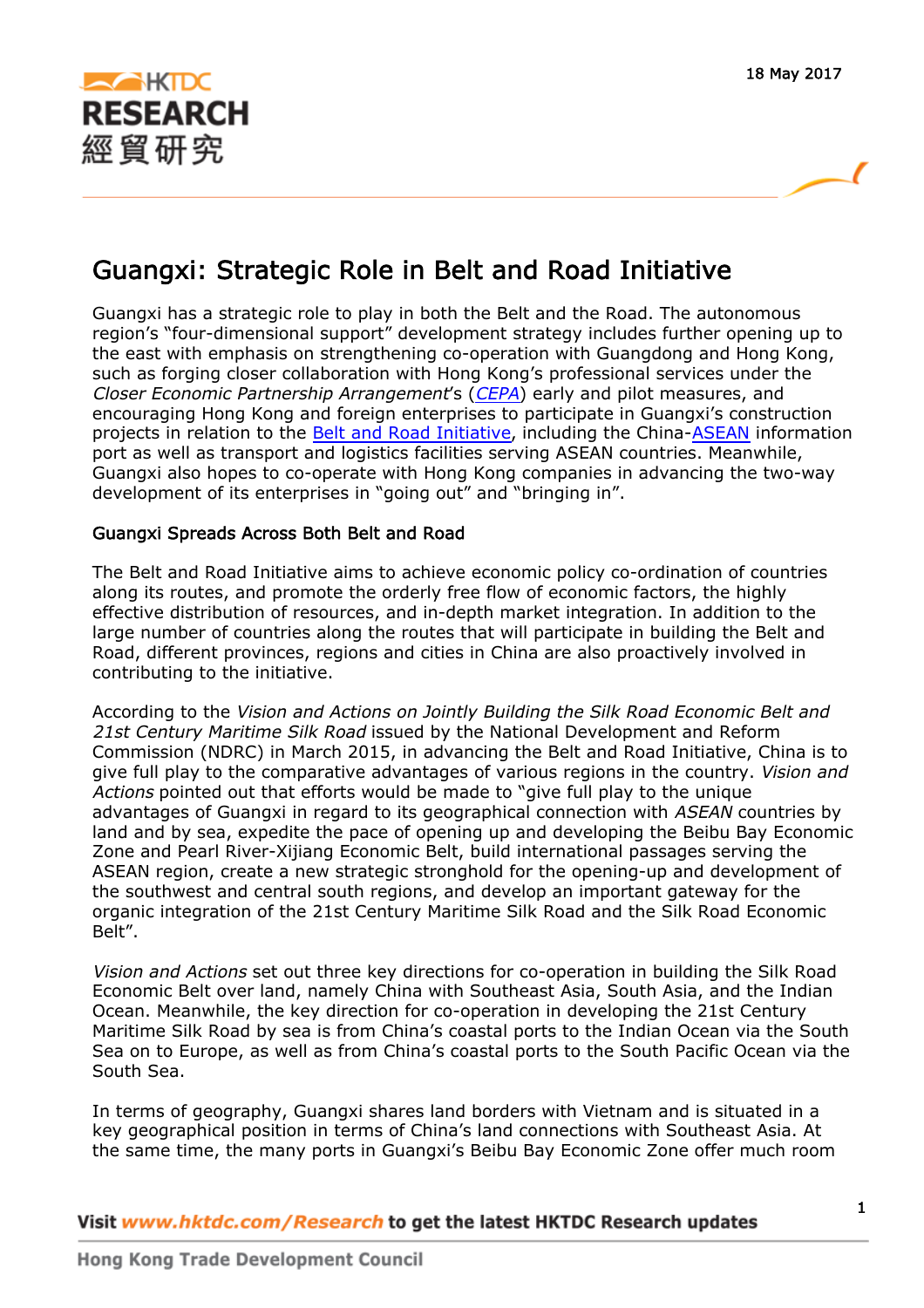

for the development of sea connections. As such, Guangxi plays a strategic role in both the Belt and the Road.[1]

### Strengthening Transport Links Between Inland China and Southeast Asia

Under the development directions of the Belt and Road, Guangxi is expediting its pace of implementing the "four-dimensional support and four-alongs interaction" strategy aimed at strengthening opening up and co-operation internally and externally. The focus of "four-dimensional support" is giving emphasis to the key direction of opening up to the outside world.

First of all, efforts are to be made to further open up to and enhance co-operation with the south, positioning Guangxi as one of the mainland's contact points in connecting to the Indochina Peninsula. Such efforts also aim to deepen co-operation with ASEAN countries along the Belt and Road, such as building an international co-operation platform and seeking international co-operation in production capacity. With regard to land passages, actions are to be taken to expedite construction of the East Line of the Pan-Asia Railway and highways running from Nanning through Hanoi and Phnom Penh to Bangkok.

Secondly, steps are to be taken to further open up to the east, with emphasis on enhancing collaboration with Guangdong, Hong Kong and Macau, including strengthening co-operation with Hong Kong's professional services under the CEPA early and pilot measures. Thirdly, efforts are to be made to forge co-operation with important hinterland regions in the southwest and central south (including Yunnan, Guizhou, Sichuan, Chongqing, Hunan and Hubei), and to build passages and establish platforms for these two regions. And fourthly, steps are to be taken to further open up to and strengthen cooperation with developed countries, align with the advanced level of productivity of such developed countries and regions as the EU, Japan and Korea, as well as to further raise the level of internationalisation of Guangxi.

 "Four-alongs interaction" refers to the opening up of areas along the sea coast, along the river, along the border, and along the Belt and Road.

Along the sea coast: Guangxi seeks to open up further and expand co-operation along its sea coast, increase the capacity of its ports and their ties with the hinterland, and develop Nanning into an integrated transport hub.

Along the river: Development and co-operation along the river means using the Xijiang golden waterway as the base to expand co-operation between Guangdong and Guangxi, while deepening unified Pan-PRD co-operation.

Along the border: Border trade in Guangxi, with a border of 1,020km, plays an important role in the autonomous region. Efforts will be made to promote collaboration between cross-border economic co-operation zones and advance new



Development Directions of Guangxi's "Fourdimensional Support and Four-alongs Interaction"

2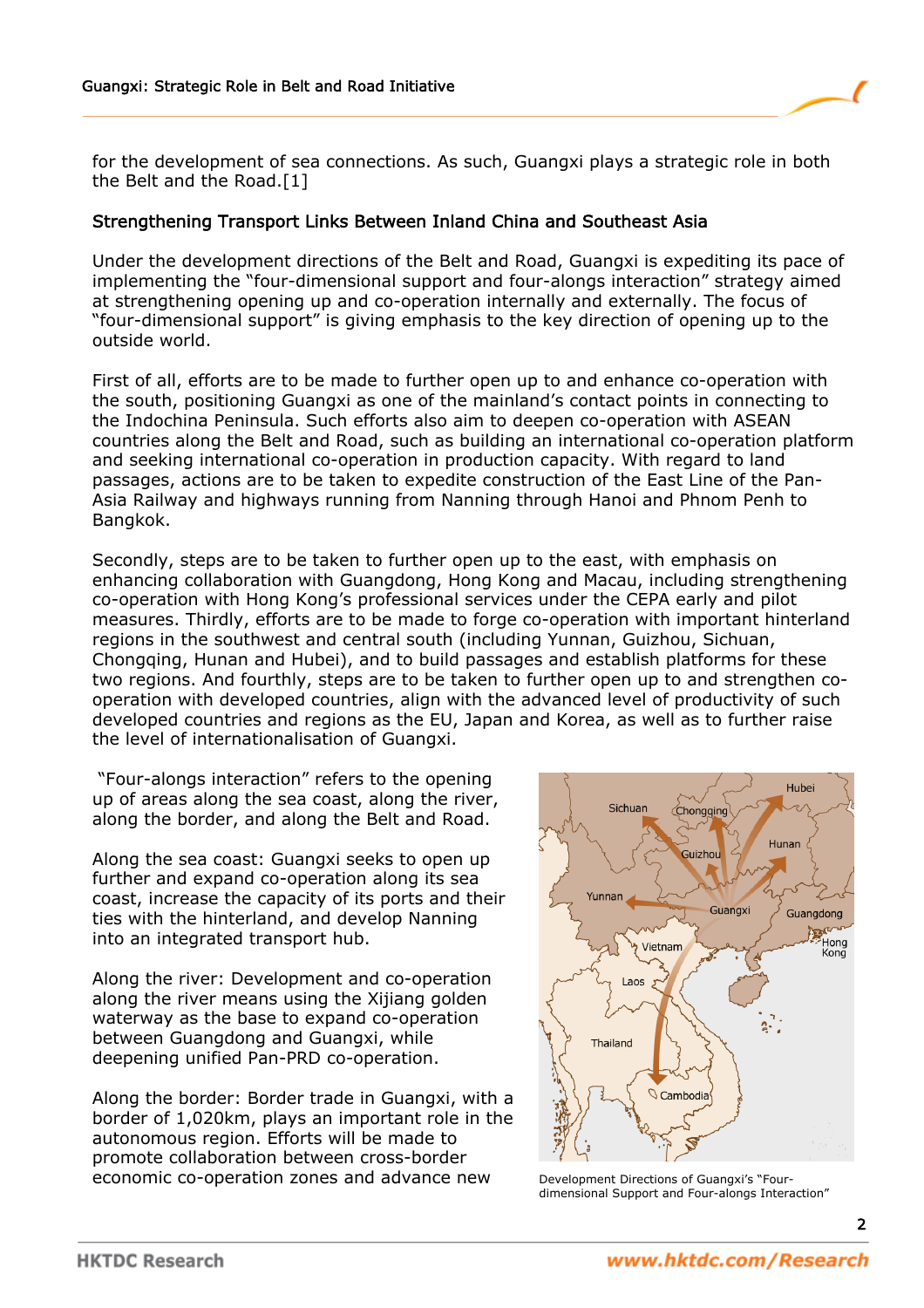development in border areas.

Along the Belt and Road: This refers to the building of expressways and high-speed railways from Guangxi to neighbouring countries along the Belt and Road routes. Capitalising on these transport links, passages for opening up, industrial development and complementariness are to be built. Guangxi has already constructed 13 expressway passages, 11 railway passages and a 2,000-tonne class waterway passage leading to neighbouring provinces and countries.

According to the Guangxi Transport Department, four expressways linking Guangxi with Vietnam have been planned. Indeed, two have already been completed: Nanning to Friendship Gate, and Nanning to Fangchenggang/Dongxing. Meanwhile, construction of the expressways from Baise to Longbang and from Nanning via Chongzuo to Shuikou is under way and both are scheduled for completion by 2019. It is hoped that Vietnam can also accelerate its construction of highways linking to Guangxi.

Drawing on the optimised transport links, Guangxi is actively strengthening its role as the gateway to ASEAN. Since 2016, cargo flows between Guangxi and Thailand have been on the rise. According to the local commerce department, total trade between Guangxi and Thailand grew 32.9% from January to November 2016. Most of the goods were electronic products exported from Thailand to Guangxi by land through Pingxiang for distribution to Yangtze River Delta cities such as Suzhou. In the past, it took about 14 days for goods to be transported from Bangkok to Suzhou by sea, but today it only takes about six days via Guangxi by land. Improvement in trading infrastructure is set to enhance the position of Guangxi as the gateway to ASEAN.

#### Directions For Co-operation With ASEAN

As an international passage serving ASEAN countries and an important gateway for organic integration, Guangxi plans to forge co-operation with ASEAN in a number of major directions. The potential opportunities provided by the long-term development directions and individual projects for related industries are worth noting.

According to the Guangxi Development and Reform Commission, Nanning, as a regional integrated transport hub, is designated by Guangxi as the core for land connectivity, linking with the Indochina Peninsula to the south and connecting with the Eurasian Land Bridge to the north. With regard to sea connectivity, emphasis is being placed on developing Beibu Bay into a regional shipping centre, as well as building the China-ASEAN port cities co-op network. It is understood that since the China-ASEAN port cities co-op network was built in 2013, 10 new shipping routes have been opened. At the same time, great efforts are being made to advance collaboration in such areas as ports, industry, monitoring, rescue and the judiciary. This has in turn facilitated the flow of people and cargo between China and ASEAN.

In the days to come, the focus of co-operation will be on establishing a shipping and logistics service system, including setting up a regional port logistics technology standardisation system, promoting co-operation in port investment and operation, and deepening collaboration between port industries. At present, Guangxi is quickening its pace in building a network of shipping routes covering 47 port cities in ASEAN countries. Some 35 regular container liners currently sail from Guangxi's Beibu Bay, establishing marine transport links with ASEAN countries such as Brunei, Indonesia and Malaysia. Where forging closer co-operation in commerce and logistics is concerned, Guangxi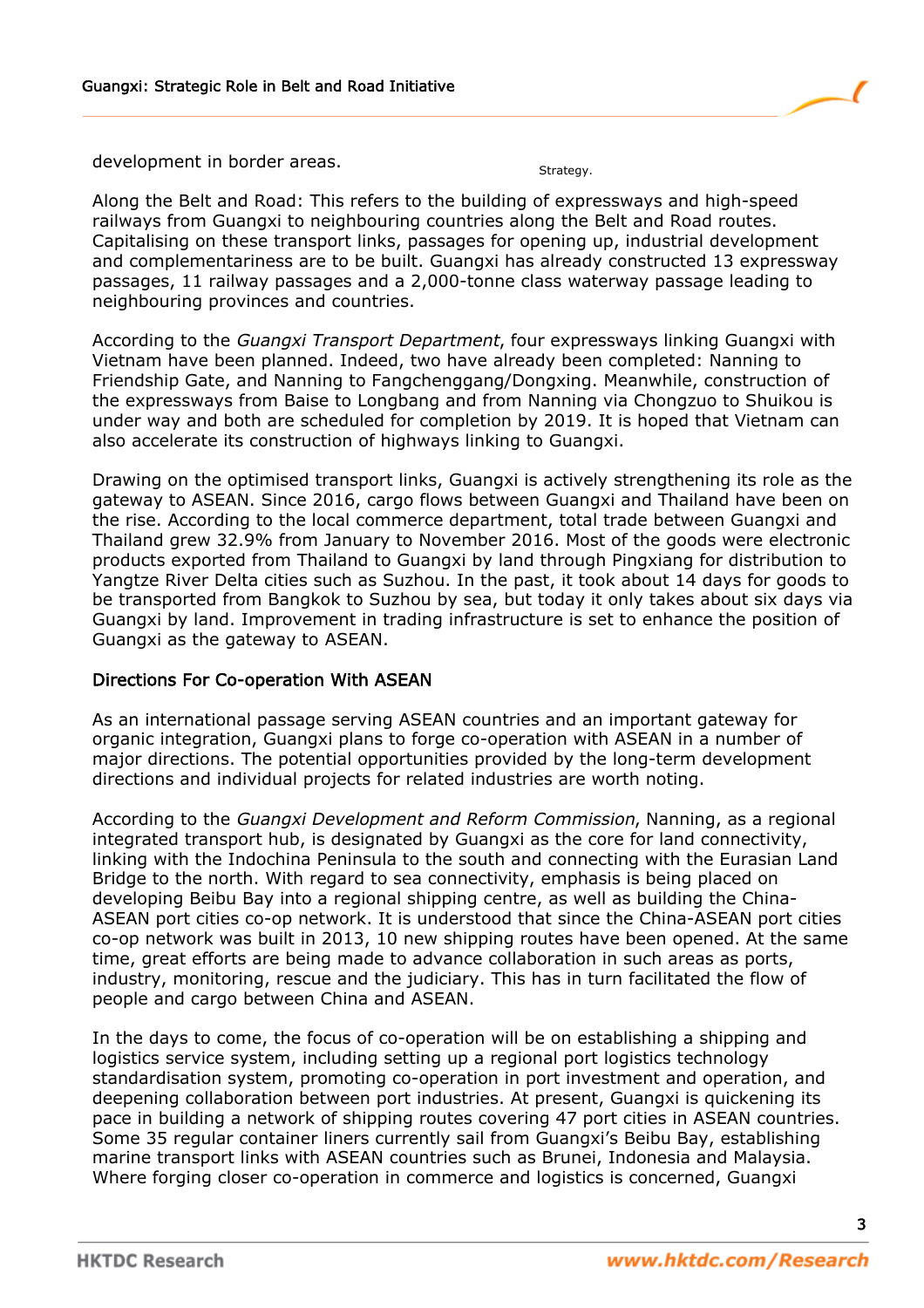

attaches importance to promoting the China-ASEAN bulk commodities trading centre, improving the functions of the bonded logistics platform, and developing cross-border ecommerce.

Under the Belt and Road Initiative, strengthening industrial co-operation with regions along the routes is one of the important development directions. In this connection, Guangxi places emphasis on building cross-border industry chains, with priority given to promoting the China-Malaysia Qinzhou Industrial Park in Qinzhou, Guangxi, and the Malaysia-China Kuantan Industrial Park in Kuantan, Malaysia; the China-Indonesia Economic and Trade Co-operation Zone; and the Brunei-Guangxi Economic Corridor; as well as building the China-ASEAN agricultural co-operation base.

Furthermore, actions have been taken to accelerate the pace of building the Guangxi border comprehensive financial reform pilot zone and promoting innovative cross-border renminbi business. There are plans to build the China-ASEAN environmental co-operation demonstration platform and the China-ASEAN environmental technology exchange cooperation base.

Efforts are also being made to further advance construction of the China-Indochina Peninsula Economic Corridor by leveraging such leading co-operation platforms as the China-ASEAN Expo and Pan-Beibu Bay Economic Co-operation Forum. For instance, when the Pan-Beibu Bay Economic Co-operation Forum was held in 2016, the China-Indochina Peninsula Economic Corridor Development Forum and the China-ASEAN Port Cities Co-op Network Work Conference were convened coincidentally. These platforms for cooperation have now become major avenues for political and commercial exchanges with ASEAN.



China-ASEAN Expo. Pan-Beibu Bay Economic Co-operation Forum.

It is worth noting that in 2015, China proposed at the 12th China-ASEAN Expo that a China-ASEAN information port be built. Its aim is to deepen network connectivity and information interflow with a view to creating a China-ASEAN information hub with Guangxi as the fulcrum, as well as promoting online economic and trade services and technological co-operation. Construction work will be carried out in two stages.

First, actions will be taken to build a number of basic projects and plan a number of industrial bases serving ASEAN to form a preliminary framework for the China-ASEAN information port. Then from 2018 to 2020, the China-ASEAN national information communication network system will be built to create a big service platform for infrastructural facilities, technological co-operation, economic and trade services, information sharing, and cultural exchanges. The Guangxi Development and Reform Commission pointed out that the China-ASEAN information port involves more than 100

4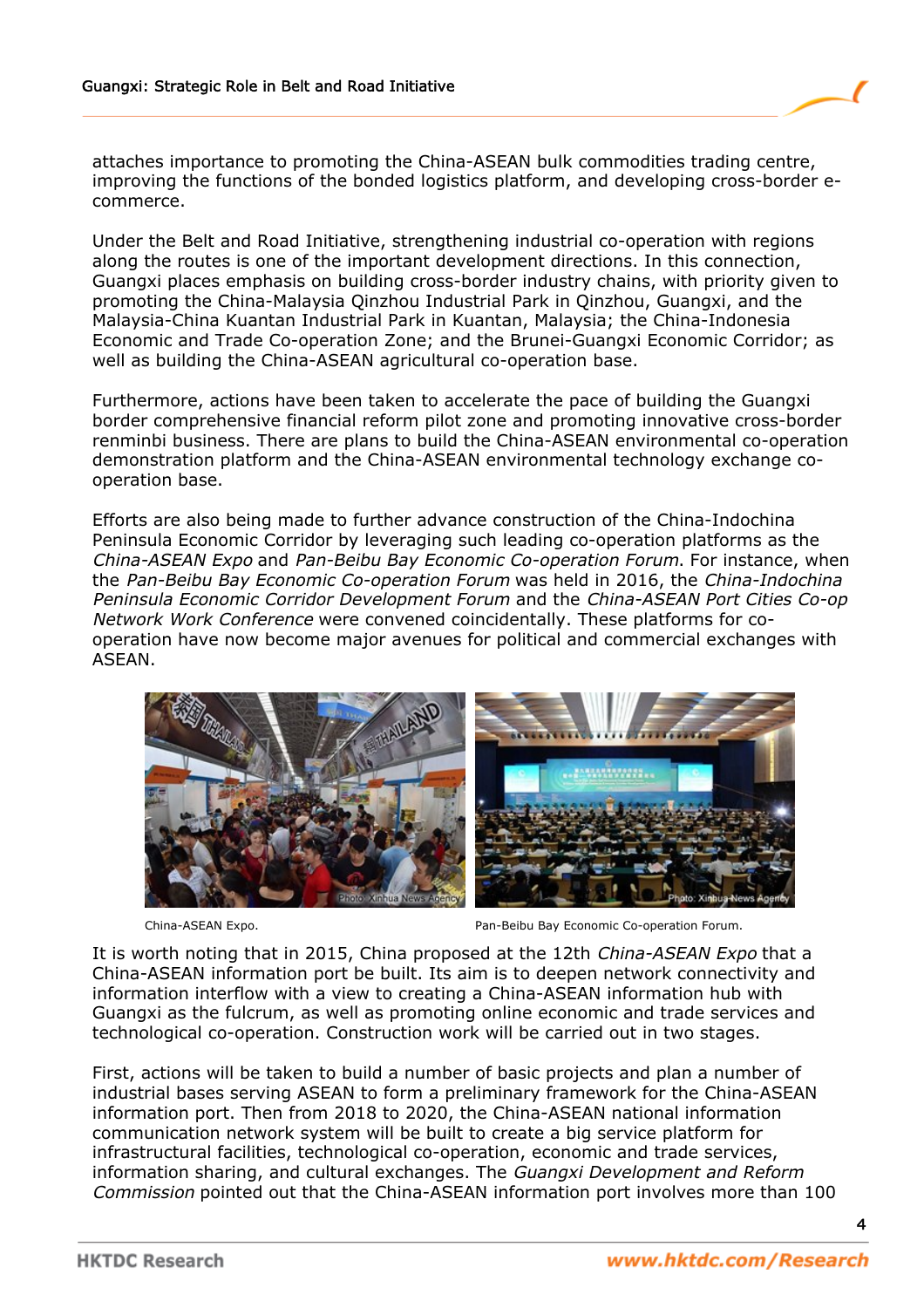projects, embracing Asia Pacific international direct dial submarine optical cables, China-Vietnam and China-Myanmar cross-border optical cable system capacity expansion, a cloud computation centre, and a big-data centre. Upon completion, it will form a basic network of information integrating with ASEAN.

## Enhancing ASEAN Trade Facilitation

In its efforts to strengthen ties with ASEAN, Guangxi not only gives weight to developing infrastructure such as transport and information networks, but also enhances trade facilitation arrangements, in particular customs clearance facilitation. In order to bring mutual benefits to Guangxi and ASEAN in trade and investment, the autonomous region takes the lead in studying and implementing the "two countries, one inspection" system for customs clearance facilitation with ASEAN countries.

Leveraging its geographical advantage of sharing land borders with Vietnam and the establishment of the China-Malaysia and Malaysia-China industrial parks, and with the support of China's customs, and inspection and quarantine departments, Guangxi plans to implement the "two countries, one inspection" customs clearance system jointly with Vietnam and Malaysia first. Steps are being taken to introduce the new customs clearance facilitation measure at the China-Vietnam Friendship Gate in Vietnam on a pilot basis.

According to the Guangxi Commerce Department, the autonomous region possesses the right conditions to implement the "two countries, one inspection" customs clearance system on a trial basis in view of the busy flow of people and goods in its border areas. However, implementation of the "two countries, one inspection" system would be easy at first but become more difficult. For land-based trade, in the first stage, plans have been made with Vietnam to conduct concurrent inspection by both countries at the Pingxiang cargo freight passage in 2017. In other words, the two countries are to carry out inspection separately but at the same time and at the same location in the importing country.

In the next stage, the customs offices of the two countries will be located in the same building and all documents required will be unified. As for mutual recognition of standards between the two countries, further study will be conducted. For sea-based trade, the Malaysia-China Kuantan Industrial Park will serve as the pilot and it is planned that whole-journey monitoring of containers of designated products of designated enterprises from designated ports will be carried out and that unilateral inspection at the importing country will be conducted. Since the degree of complexity of this stage is higher, it is likely to be introduced at a later stage.

#### Prospects of Co-operation with Hong Kong under Belt and Road

Guangxi's "four-dimensional support" development strategy includes further opening up to the east with emphasis on strengthening co-operation with Guangdong, Hong Kong and Macau. This includes forging closer collaboration with Hong Kong's professional services under CEPA's early and pilot measures, and taking advantage of the city's role as a super middleman to encourage Hong Kong and foreign enterprises to participate in Guangxi's construction projects in relation to the Belt and Road Initiative, including the China-ASEAN information port and transport and logistics facilities serving ASEAN countries. Guangxi also hopes to co-operate with Hong Kong companies in advancing the two-way development of its enterprises in "going out" and "bringing in" by conducting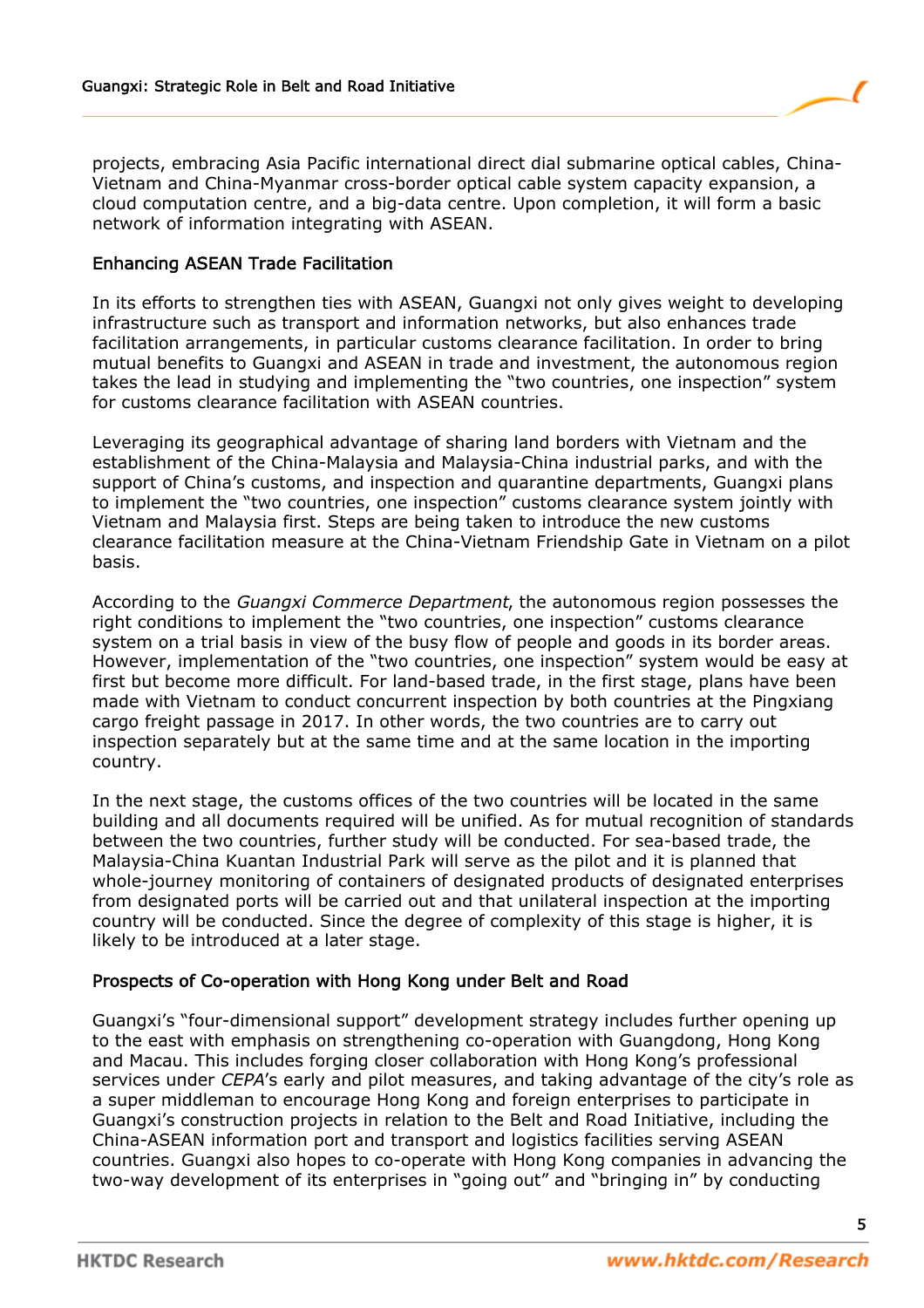

such activities as joint study missions and exhibitions.

Information released by the Guangxi Development and Reform Commission reveals that from among construction projects related to the Belt and Road Initiative, Guangxi has chosen more than 200 projects calling for close co-operation with foreign parties and has formed a project data bank. It is estimated that total investments involved exceed RMB1.2 trillion. These projects are distributed all over Guangxi and ASEAN countries covering extensive sectors.

Apart from infrastructure, Hong Kong's industrial sector should pay attention to the development of Guangxi's co-operation with ASEAN in international production capacity and make use of the room for growth to effectively integrate regional supply chains. In recent years, Guangxi's electronics industry has been growing in leaps and bounds, and a modern electro-plating industrial park is being planned at Beihai Tieshan Port in a move to support development of the industry.

However, Guangxi's manufacturing industries are in dire need of professional services – such as R&D, brand promotion and testing – at a higher level to support their growth. Also, Guangxi-ASEAN co-operation in outward investment is looking to international professional enterprises and institutions to provide the necessary legal, accounting and consultancy services, and Hong Kong's professional service suppliers can provide such services to Guangxi enterprises. As Hong Kong is an international trade platform, Guangxi's efforts to further strengthen ties with the Indochina Peninsula in commerce and logistics is bound to offer new opportunities to the city's service providers and traders.

Cross-border financial co-operation also plays a part in Guangxi's participation in building the Belt and Road. The autonomous region mainly serves as a border comprehensive financial reform pilot zone with a view to advancing co-operation with ASEAN in such areas as cross-border renminbi settlement and exchange, two-way investment, and financial regulation.

As far as building big international passages is concerned, apart from the construction of such hardware as ports and transport infrastructure, the demand for enhancing the necessary international logistics services and management systems is also huge, with cold-chain logistics offering the greatest growth potential. Hong Kong companies should take note of the development opportunities generated by Guangxi in its participation in building the Belt and Road. Furthermore, Guangxi should strengthen information dissemination so that the market can have easy access to the latest information on its development.

[1] In order to find out about the positioning and latest development of Guangxi in the Belt and Road, HKTDC Research visited Nanning, Qinzhou, Beihai, Fangcheng Port and Dongxing in early 2017 with the help of the Guangxi Commerce Department.

#### Find this page at

[http://economists-pick-research.hktdc.com/business-news/article/Research-Articles/Guangxi-Strategic-](http://economists-pick-research.hktdc.com/business-news/article/Research-Articles/Guangxi-Strategic-Role-in-Belt-and-Road-Initiative/rp/en/1/1X000000/1X0AA0LF.htm)[Role-in-Belt-and-Road-Initiative/rp/en/1/1X000000/1X0AA0LF.htm](http://economists-pick-research.hktdc.com/business-news/article/Research-Articles/Guangxi-Strategic-Role-in-Belt-and-Road-Initiative/rp/en/1/1X000000/1X0AA0LF.htm)

6